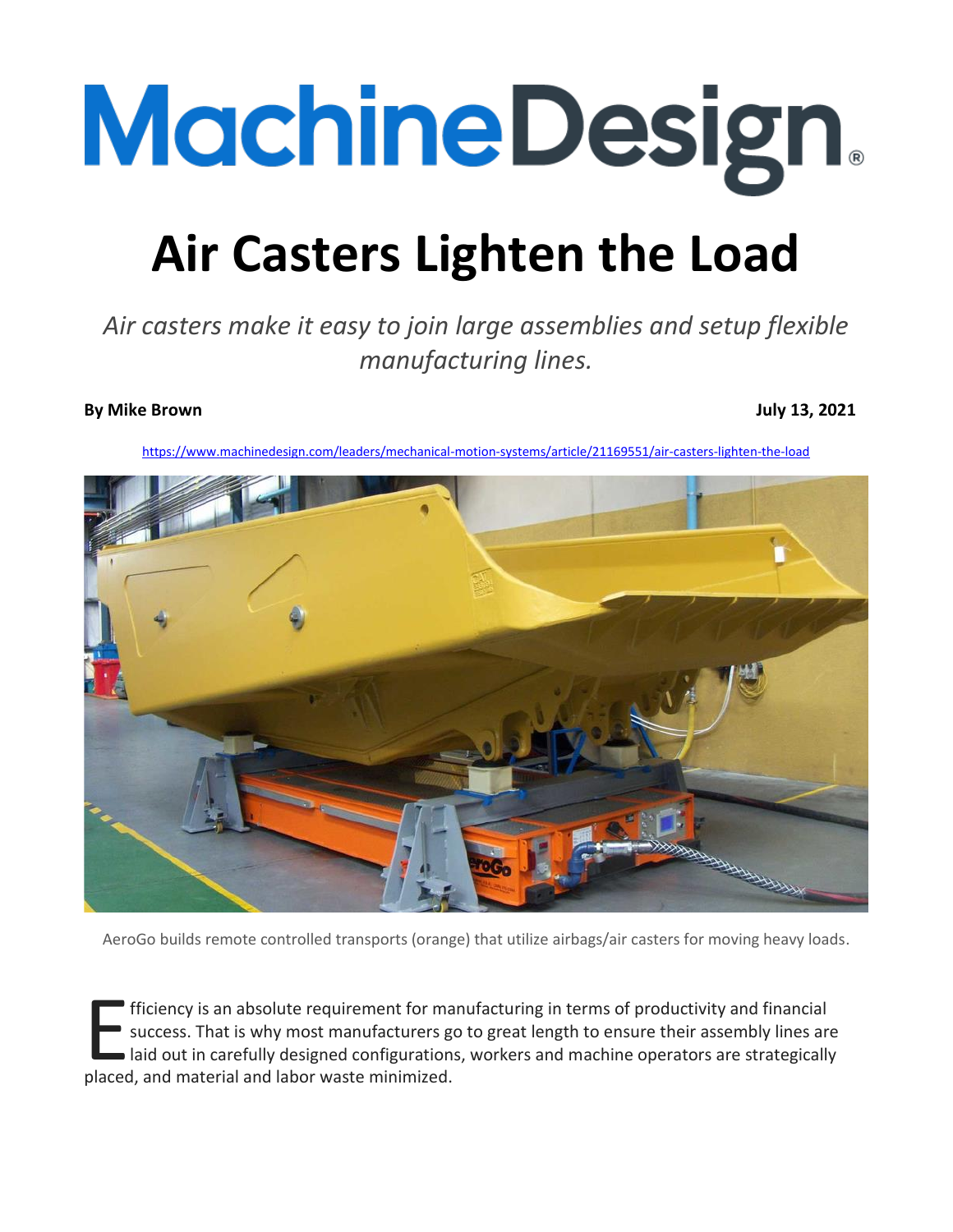Yet, one area of manufacturing in need of efficiency gains is one of the most overlooked, namely, joining subassemblies of multi-ton machines.

#### **Problems with Cranes**

Cranes have been traditionally used to join large and massive subassemblies, oftentimes two halves of the final machine. In this process, one subassembly, which can be as large as a house and weigh up to 50,000 lb, is suspended and lowered by a crane to line up with a matching subassembly. This is a timeconsuming maneuver that creates unacceptable risks of injuries to workers, damages to the subassemblies and surrounding equipment, and a major loss of productivity.

In a typical real-world example, a defense contractor that made large, armored vehicles regularly maneuvered a multi-ton sub-assembly hanging from a crane to line up with its mate, another massive sub-assembly on a stationary table, so technicians could join the two. This meant those technicians had to relay instructions to a distant crane operator.



Large components can be easily moved and positioned using air casters to join them quickly.

The operator had to move the crane and assembly painstakingly slowly to keep the load from swinging out of control and colliding with surrounding equipment or workers. This meant the operator was forced to wait until the load's center of mass settled between small, incremental moves to ensure safety. As a result, the entire process routinely took hours to complete—an unacceptable amount of time.

Despite taking the time to be extra cautious the company still couldn't fully eliminate the risk to workers and equipment posed by those multi-ton suspended loads. The slightest wrong movement or minor equipment failure could injure or kill someone.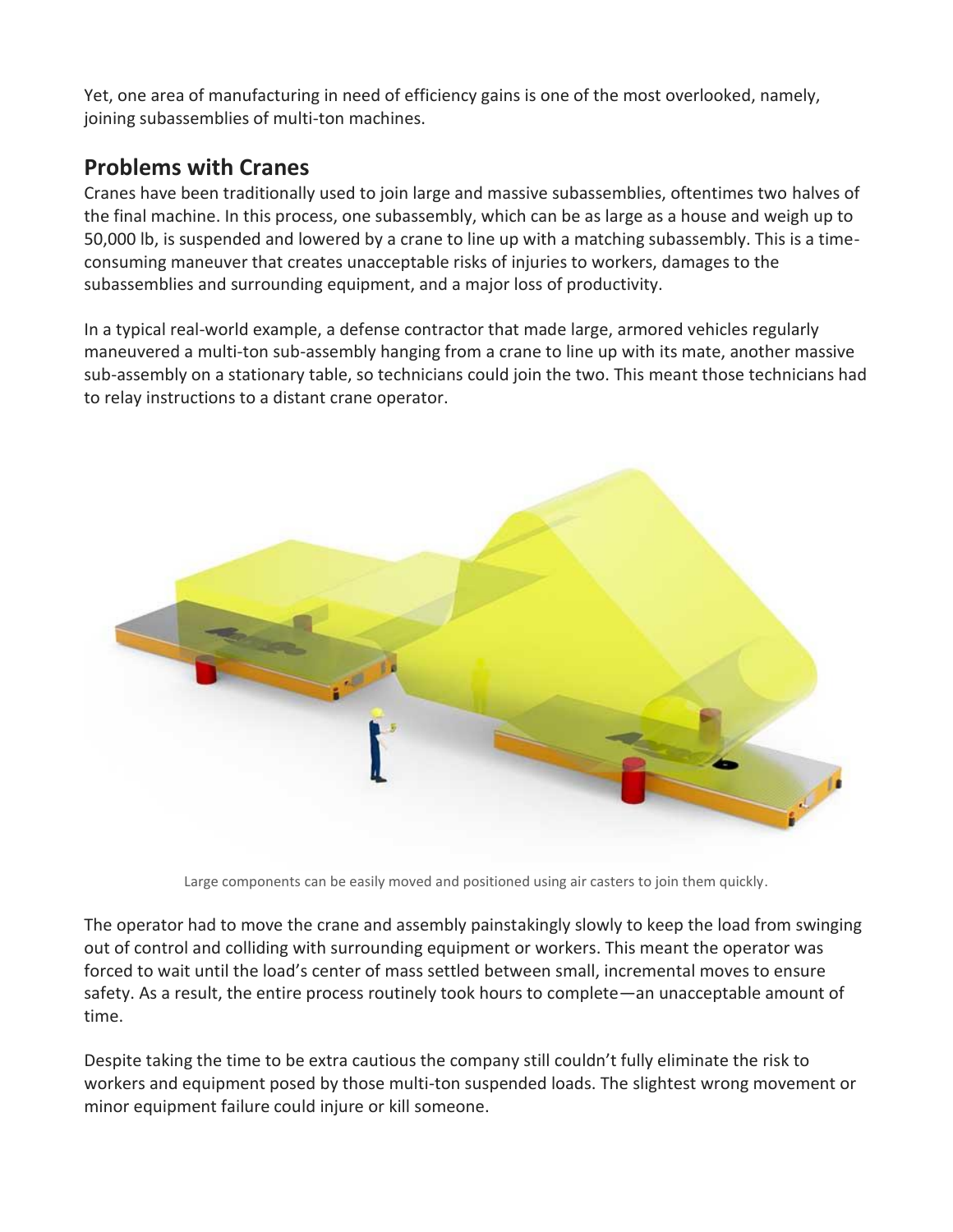The company was aware of the U.S. Bureau of Labor Statistics' reports of dozens of workers dying each year and hundreds more injured in crane-related accidents. Little wonder that the manufacturer eventually eliminated both cranes and suspended loads for equipment mating and switched to aircaster-powered transporters that could safely get the job done, and in minutes rather than hours.

The full assembly can then be driven through the rest of the manufacturing process on the air transporter. Efficiency goes up, process costs go down and safety hazards are significantly reduced altogether producing superior results when compared with crane operations.

Workers join the two subassemblies into one piece, enabling the transporter to drive under both and safely move the fully assembled structure.

That's good news for workers who no longer have to worry about loads suspended above their heads.

#### **Air Caster Technology**

An air caster's main component is a durable, flexible, doughnut-shaped airbag that can be inflated with compressed air. It is affixed to a metal housing that supports the load. The airbag is inflated with standard plant air at about 90 psi. Once the airbag fills and reaches its maximum expansion, excess air is channeled between the floor and caster, creating a film of air that is as thin as a business card. The load then literally floats atop that film with the casters lifting the load no more than an inch or two.



Air casters are relatively simple with few components. Mainly an airbag and housing, and some pneumatic connections.

Air casters work on the same basic physical principles as a hovercraft or the puck in an air hockey game. A thin film of air lowers friction coefficient between load and floor to less than one percent, so even extra heavy loads can be easily moved by a single worker. In fact, depending on floor conditions, a single operator exerting no more than 25 lb of force can move a 5,000-lb load over a surface that